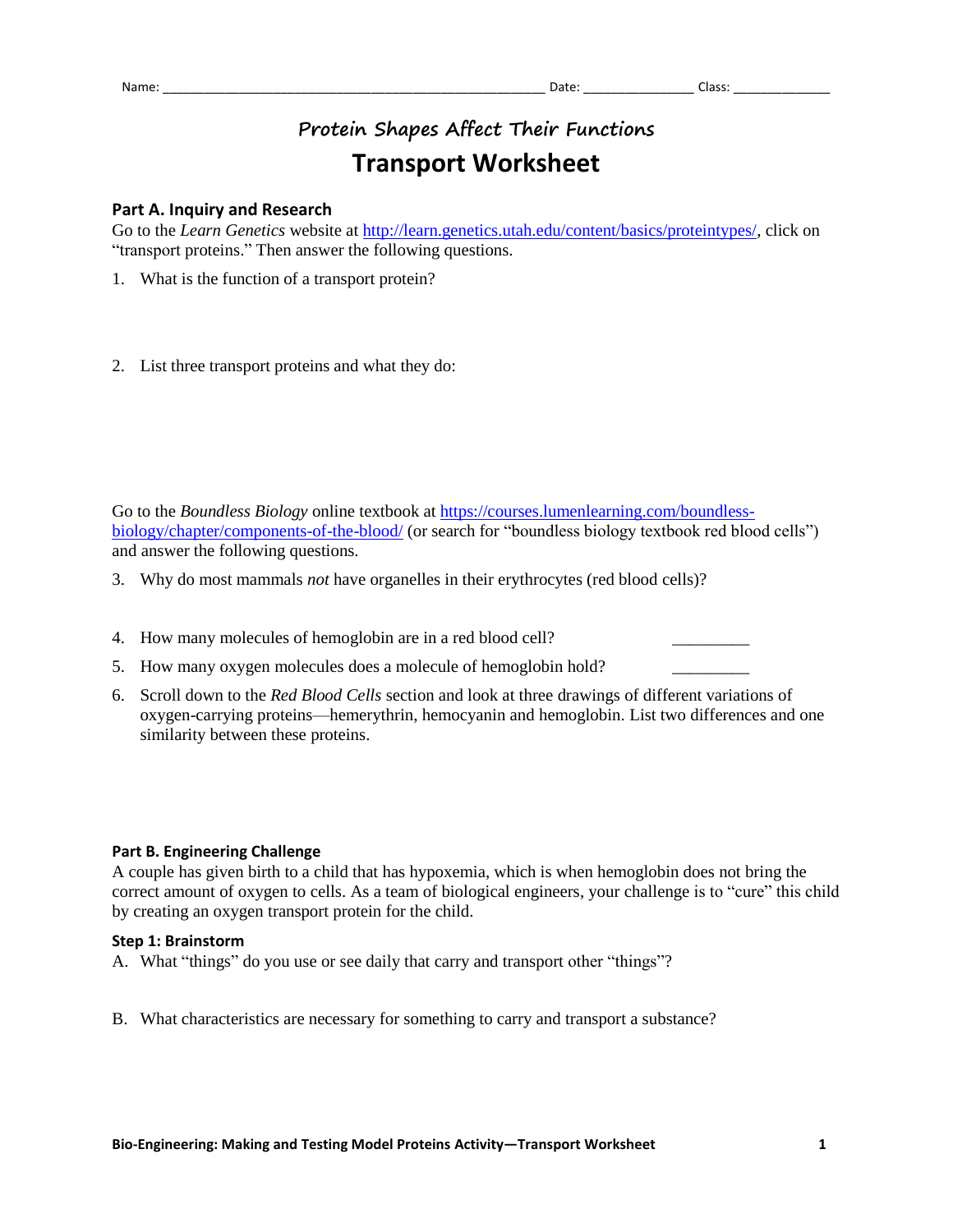| ar |  |  |
|----|--|--|
|    |  |  |

**Step 2: Design.** Your *challenge* is to use the amino acids (materials) listed below to design a model oxygen transport protein to move as much oxygen as possible. The design *requirements and constraints*: The protein you design must be able to catch, transport (be carried) and then release oxygen (represented by mini marshmallows). Make your design have many oxygen transport proteins. The limitation is that each protein can only hold four oxygen, so if your protein catches more than four oxygen, the rest will be removed (not counted). In the space below, clearly sketch and label the planning diagram for your design so that someone else could recreate it.

Mini marshmallows represent oxygen. You are not building with them, but need to use them to make sure they fit your oxygen transport protein. Available materials include:

- 1 roll masking tape
- twine/string
- paper and paper bag
- saran wrap
- Popsicle sticks and toothpicks
- scissors

**Step 3:** Before you start building, have the teacher approve your design. **teacher initials** \_\_\_\_\_\_

*Number of oxygen* you hypothesize that your protein will hold:

**Step 4: Build.** Next, use the amino acids (materials) to build a protein model. *Remember*: The function of this transport protein is to bring more oxygen to the child.

**Step 5: Test and evaluate.** *Did your design hold as many marshmallows (oxygen) as you thought it would?* Circle: yes or no *How many did it hold?* \_\_\_\_\_\_\_\_\_\_\_\_\_\_\_

Explain why it did/did not meet your expectations. *How effective was your protein model? What are the design strengths and weaknesses?*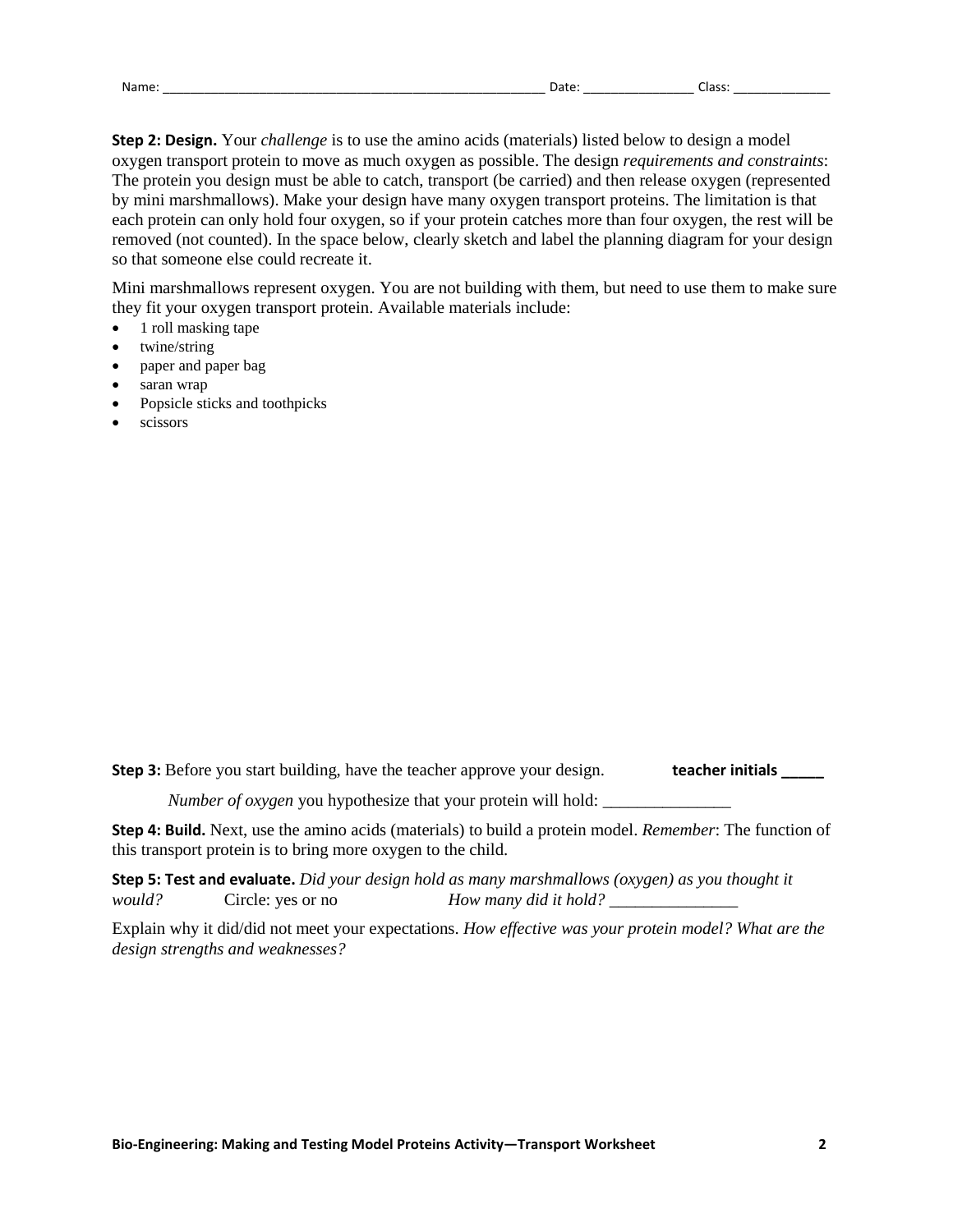| -- | Name |  | --<br>ात |
|----|------|--|----------|
|----|------|--|----------|

| Group # | <b>Trial 1</b> | <b>Trial 2</b> | Group # | <b>Trial 1</b> |
|---------|----------------|----------------|---------|----------------|
|         |                |                |         |                |
|         |                |                |         |                |
|         |                |                |         |                |
|         |                |                |         |                |
|         |                |                |         |                |
|         |                |                |         |                |
|         |                |                |         |                |
|         |                |                |         |                |

**Data collection:** Fill in the data table with the number of oxygen each group's protein held.

**Step 6: Redesign.** *How will you change your design?* In the space below, write/draw your adjustments.

Have the teacher approve your revised design. **teacher initials: \_\_\_\_\_\_\_**

*Number of oxygen* you hypothesize your revised protein will hold: \_\_\_\_\_\_\_\_\_\_\_\_\_\_

**Step 7: Test and re-evaluate.** *Did your design hold as many marshmallows (oxygen) as you thought it would?* Circle: yes or no *How many did it hold? How many did it hold?* \_\_\_\_\_\_\_\_\_\_\_\_\_\_\_\_

Explain why it did/did not meet your expectations. *How effective is your protein? What are the strengths and weaknesses of your design?*